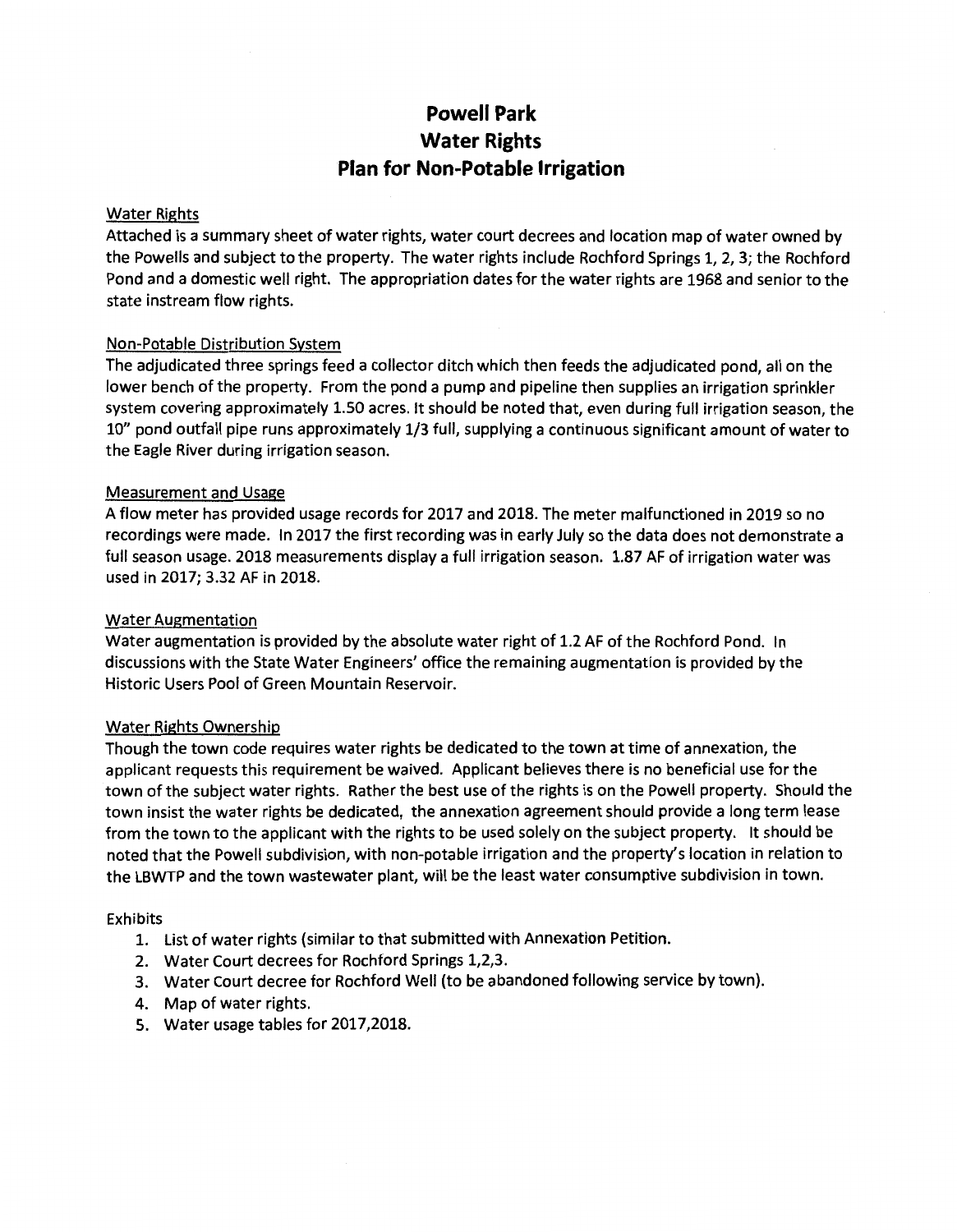# **Exhibit D List of Water Rights Powell Park**

| Name of Structure                 | <b>Amount CFS</b> | Adjudication | Appropriation | Uses                                         | Case No. |
|-----------------------------------|-------------------|--------------|---------------|----------------------------------------------|----------|
|                                   |                   | Date         | Date          |                                              |          |
|                                   |                   |              |               |                                              |          |
| Rochford Well                     | 0.026             | 6/27/1973    | 12/31/1968    | Domestic, fire protection                    | W-1927   |
|                                   |                   |              |               |                                              |          |
| Rochford No. 1 Spring             | 0.022             | 6/27/1973    | 12/31/1968    | Domestic, Fire protection                    | W-1926   |
|                                   |                   |              |               | irrigation, fish propagation, livestock      |          |
| Rochford No. 2 Spring             | 0.38              | 6/27/1973    | 12/31/1968    | Domestic, Fire protection                    | W-1926   |
|                                   |                   |              |               | irrigation, fish propagation, livestock      |          |
|                                   |                   |              |               |                                              |          |
| Rochford No. 3 Spring             | 0.44              | 6/27/1973    | 12/31/1968    | Domestic, Fire protection                    | W-1926   |
|                                   |                   |              |               | irrigation, fish propagation, livestock      |          |
|                                   |                   |              |               |                                              |          |
| Rochford No. 4 Spring             | 3                 | June, 1950   | 10/1/2002     | storage, irrigation, aesthetic, piscatorial  | 95CW104  |
|                                   |                   |              |               | wildlife propagation, recreation             |          |
| Rochford No. 5 Spring             | 1                 | June, 1950   | 10/1/2002     | storage, irrigation, aesthetic, piscatorial, | 95CW104  |
|                                   |                   |              |               | wildlife propagation, recreation             |          |
| <b>Total CFS</b>                  | 4.868             |              |               |                                              |          |
|                                   |                   |              |               |                                              |          |
| <b>Rochford Pond</b>              | 1.2 AF            | 6/27/1973    | 8/31/1968     | water augmentation                           | W-209    |
|                                   |                   |              |               |                                              |          |
| <b>Wolford Mountain Reservoir</b> | 2.5 AF            |              |               | water augmentation                           | W17001   |
|                                   |                   |              |               | 40 year term until 6/30/2057                 |          |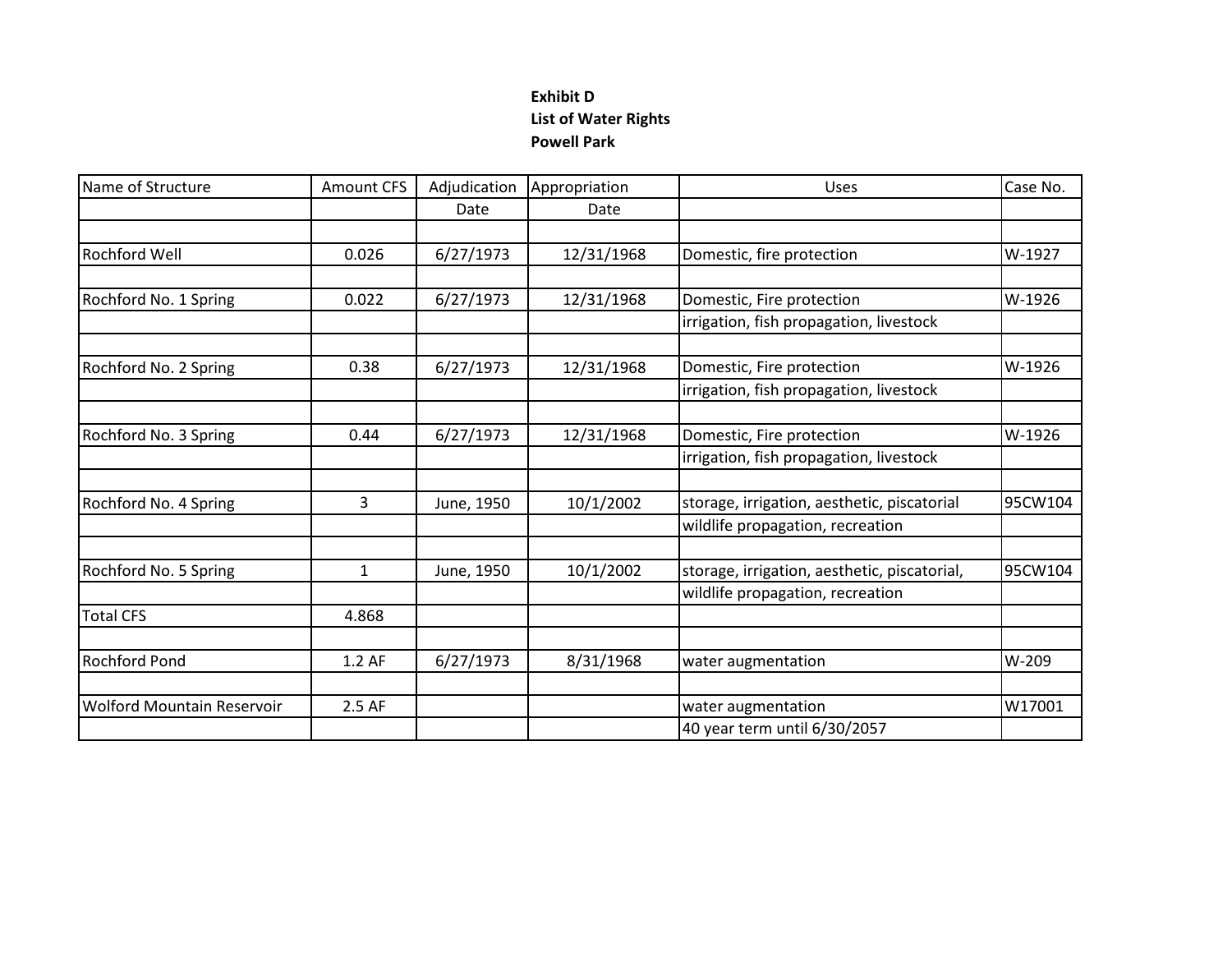|  |  | Appendix F |  |
|--|--|------------|--|
|--|--|------------|--|

| IN THE DISTRICT COURT IN AND FOR      |  |
|---------------------------------------|--|
| WATER DIVISION NO. 5<br>$\leq \ldots$ |  |
| STATE OF COLORADO                     |  |
| APPLICATION NO. N. 1926<br>$\cdot$ .  |  |

| 1926 | EXATE OF GOLORADO<br>{{{Lacine electronica} |
|------|---------------------------------------------|
|      | Wet of Count                                |
|      | hford Ho 11 Suring                          |

ドイモ こう IN WATER COURT Division No. 5 0070 1970

Rochford

FOR WATER RIGHTS OF ELECTIC. & WAULTHE C. RUCWFORD RULING OF THE REFEREE STOLE RIVER IN THE OR ITS TRIBUTARIES. ABSOLUTE WATER RIGHT TRIBUTARY INVOLVED -

**SAGLE** COUNTY ΙN

IN THE MATTER OF THE APPLICATION )

And the Referee having made the investigations required by Article 21 of Chapter 148, C.R.S. 1963, as amended does hereby make the following ruling, to wit:

This application was referred to the Water Referee of Water Division No. 5 on the  $2nd$  day of  $j$ uly 1973.

- Elmer ". Rochford and Pauline C. Rochford 1. Name of Applicant Address Box 236; Engle, Colorado
- $2.$ The name of the structure is Rockford No. 1 Spring.
- 3. Which legal description of the structure is: The spring is located in Tract 47, Section 5, T. 5 S., R. 34 W. of the 6th P.N. at a point whence Angle Point No. 4 of said Tract 47 bears S. 10°38'10" W. 971.16 feet.
- 4. Means of diversion : The water is diverted into a ditch.
- 5. The date of initiation of appropriation is 1968.
- 6. The amount of water claimed is 0.022 cubic foot per second of time.
- 7. The use of the water is livestock water, domestic, fire protection, irrigation and fish propagation.
- 8. The Priority date is December 31, 1968.

9. The date of the application was June 27, 1973.

It is the ruling of the Referee that the statements in the application are true and that the above described water right is approved and granted the indicated priority; subject, however, to all carlier priorities of others.

It is accordingly ordered that this ruling shall become effective upon filing with the Water Clerk, subject to Judicial review as provided by law.

Done at the City of <sup>G</sup>lenwood Springs, Colorado, this 5 day of  $NeTeBER$ , 1973.</u>

> Vapor Referee Water Division No. 5 State of Colorado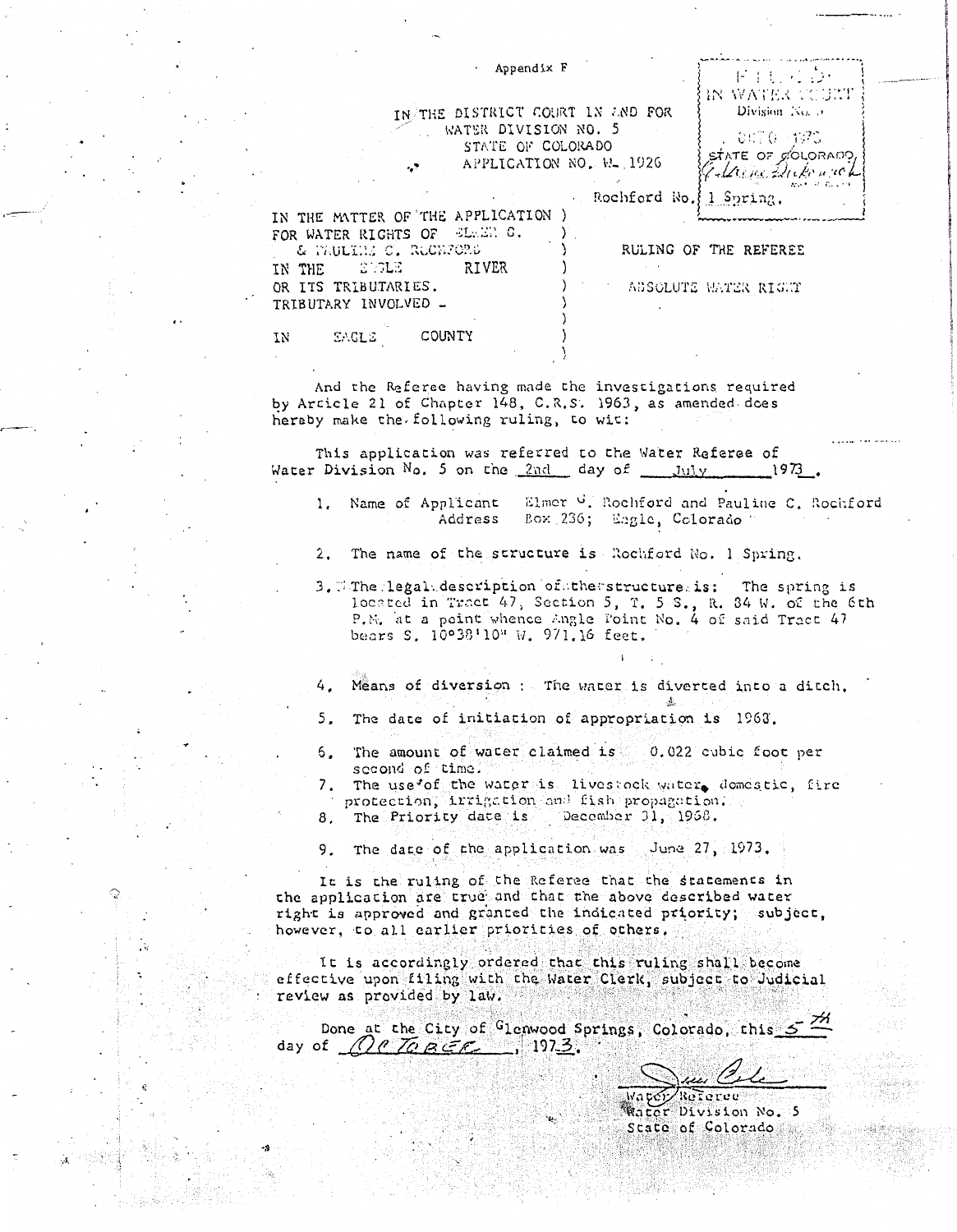IN THE DISTRICT COURT IN AND FOR WATER DIVISION NO. 5 STATE OF COLORADO APPLICATION NO. W- 1926

Rochford Ho. 2.

IN THE MATTER OF THE APPLICATION ) FOR WATER RIGHTS OF ELMER G. RCCHFORD AND PRULING C. ROCHFORD

**RIVER** 

RULING OF THE REFEREE ABSOLUTE LATER RIGHT

use ingerance 同にいてつ

Division Ism.,

007041973

STATE OF COLORANC

Eliano Dukowa k

IN WATER

Spring.

op darp

IN ENGLE COUNTY

IN THE E.GLE

OR ITS TRIBUTARIES. TRIBUTARY INVOLVED -

asik

And the Referee having made the investigations required<br>by Article 21 of Chapter 148, C.R.S. 1963, as amended does hereby make the following ruling, to wit:

This application was referred to the Water Referee of Water Division No. 5 on the 2nd day of July 1973.

- 1. Name of Applicant | Elmer G. Rochford and Pauline C. Rochford Address P.C. Box 236; Eagle, Colorado
- $\mathfrak{p}$ The name of the structure is Rochford No. 2 Spring.
- 3. The legal description of the structure is: The spring is located in Tract 47, Section 5, T. 5 S., R. 34 W. of the 6th P.M. at a point whence Angle Foint No. 4 of said Tract 47 bears: S, 22°04' W. 1225.89 feet.

4. Means of diversion: The water is diverted into a ditch.

- 5. The date of initiation of appropriation is 1968.
- 6. The amount of water claimed is 0.38cubic foot per second of time.
- The use<sup>\*</sup> of the water is livestock water, domestic, fire  $7.$ protection, irrigation and fish propagation.
- 8. The Priority date is December 31, 1968.

9. The date of the application was June 27, 1973.

It is the ruling of the Referee that the statements in the application are true and that the above described water right is approved and granted the indicated priority; subject, however, to all carlier priorities of others.

It is accordingly ordered that this ruling shall become effective upon filing with the Water Clerk, subject to Judicial review as provided by law.

Done gr the City of Glenwood Springs, Colorado, this 52 day of  $Q\rho_{TORER}$ , 1973.

Roferee Water Division No. 5 State of Colorado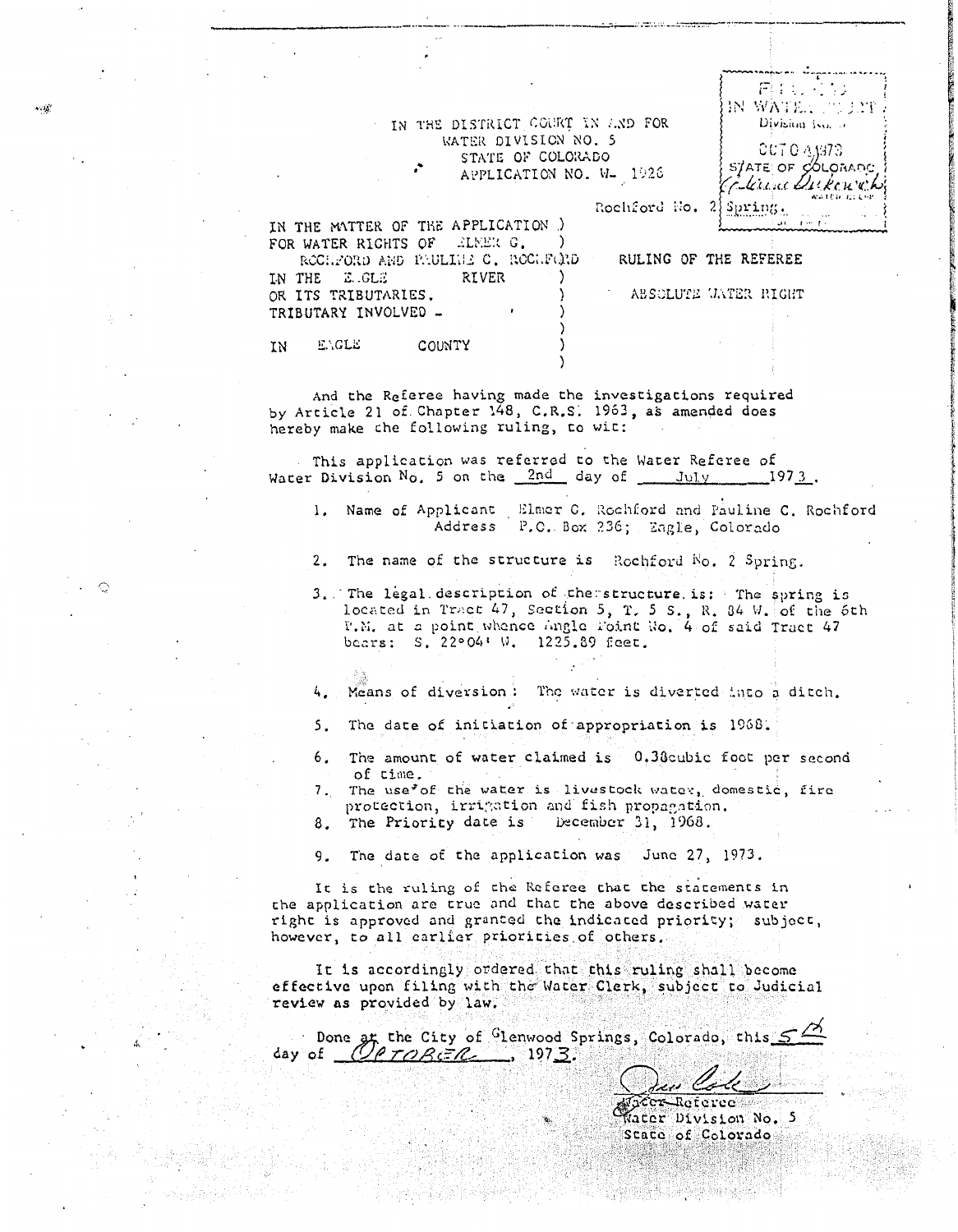IN THE DISTRICT COURT IN AND FOR WATER DIVISION NO. 5 STATE OF COLORADO APPLICATION NO. W- 1926

| IN THE MATTER OF THE APPLICATION ) |                       |  |
|------------------------------------|-----------------------|--|
| FOR WATER RIGHTS OF Elmer G.       |                       |  |
|                                    |                       |  |
| Rochford & Pauline C. Rochford     | RULING OF THE REFEREE |  |
| RIVER<br>IN THE Eagle              |                       |  |
| OR ITS TRIBUTARIES.                | ABSOLUTE WATER RIGHT  |  |
| TRIBUTARY INVOLVED -               |                       |  |
|                                    |                       |  |

 $F: \mathbb{R}^n$ IN WATER OF JU Division Ko. ..

007041973

STATE OF COLORADO

Elementh Krick

Rochford Ha 3 Spring

Eagle COUNTY . IN

And the Referee having made the investigations required by Article 21 of Chapter 148, C.R.S. 1963, as amended does hereby make the following ruling, to wit:

This application was referred to the Water Referee of Water Division No. 5 on the 2nd day of July . 1973.

- 1. Name of Applicant Elmer G. Rochford and Pauline C. Rochford Address P.C. Box 236; Eagle, Colorado
- Rochford No. 3 Spring. The name of the structure is  $2<sup>1</sup>$
- 3. The legal description of the structure is: The spring is located in Tract 47, Section 5, T. 5'S., R. 84 W. of the 6th P.N. at a point whence Angle Point No. 4 of said Tract 47 bears S. 24°23'20" W. 1401.32 feet.
- 4. Weans of diversion: The water is diverted into a ditch.
- 5. The date of initiation of appropriation is 1968.
- 6. The amount of water claimed is 0.44 cubic foot per second of time.
- 7. The use sof the water is livestock water, domestic, fire protection, irrigation and fish propagation.
- December 31, 1968. 8. The Priority date is

9. The date of the application was June 27, 1973.

It is the ruling of the Referee that the statements in the application are true and that the above described water right is approved and granted the indicated priority; subject, however, to all earlier priorities of others.

It is accordingly ordered that this ruling shall become effective upon filing with the Water Clerk, subject to Judicial review as provided by law.

|                   | Done at the City of Glenwood Springs, Colorado, this |  |
|-------------------|------------------------------------------------------|--|
| day of $N$ CTOBEK | $\frac{2}{1}$ 1973.                                  |  |

Water Referee ater Division No. 5 State of Colorado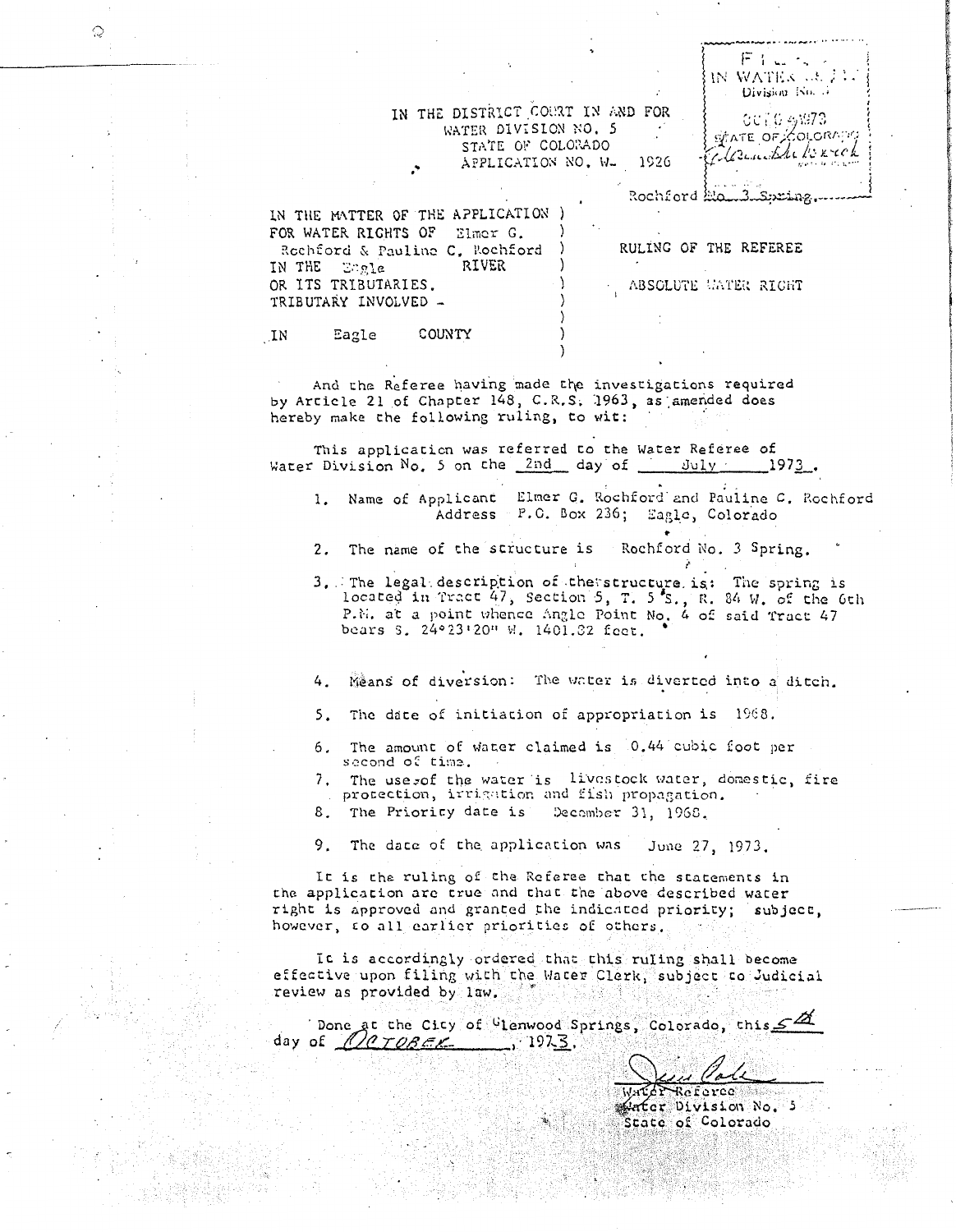IN THE DISTRICT COURT IN AND FOR WATER DIVISION NO. 5 STATE OF COLORADO

 $F1LE$ IN WATER COURT Division No. 5  $0070 \div 1973$ FATE OF COLORADO Whomsol

CASE NO. W- 1527

APPLICATION FOR ELMER G. WATER RIGHTS OF ROCKFORD & PUDLINE'C, ROCHFORD IN THE  $\mathbb{E}$  .gr. RIVER OR ITS TRIBUTARIES

RULING OF THE REFEREE

ABSCLUTE DECREE FOR UNDER GROUND WATER RIGHTS

#### TRIBUTARY INVOLVED:

IN THE MATTER OF THE

COUNTY **TN** EAGLE

And the Referee having made the investigations required by Article 21 of Chapter 148, C.R.S. 1963, as amended does hereby make the following ruling, to wit:

This application was referred to the Water Referce of Water Division No. 5 on the 2nd day of July , 1973.

Elmer G. Rochford and Pauline C. Rochford 1. Name of Applicant Address P.O. Box 236; Eagle, Colorado

Rochford Well. 2. The name of the structure is

3. The Logal description of the structure is: The well is located in Tract 47, Section 5, T. 5 S., R. 84 W. of the 6th P.M.<br>at a point whence Angle Point No. 4 of said Tract 47 bears: S. 09°45'30" 2. 933.07 feet.

4. The depth of the well is 12 fent.

5. The date of initiation of appropriation is 1968.

0.0264 cubic foot per 6. The amount of water claimed is

second of time.<br>domestic and fire protection. 7. The use of the water is

8. The State Engineer's number is none.

December 31, 1968. 9. The Priority date is

10. The date of the application was June 27, 1973.

It is the ruling of the Referee that the statements in the application are true and that the above described water right is approved and granted the indicated priority; subject, however, to all earlier priority rights of others.

It is accordingly ordered that this ruling shall become effective upon filing with the Water Clerk, cubject to Judicial review an provided by law.

Done at the City of Glenwood Springs, Colorado this day of OCTOBER, 1973.

Referee Water Divinion No. 5 State of Colorado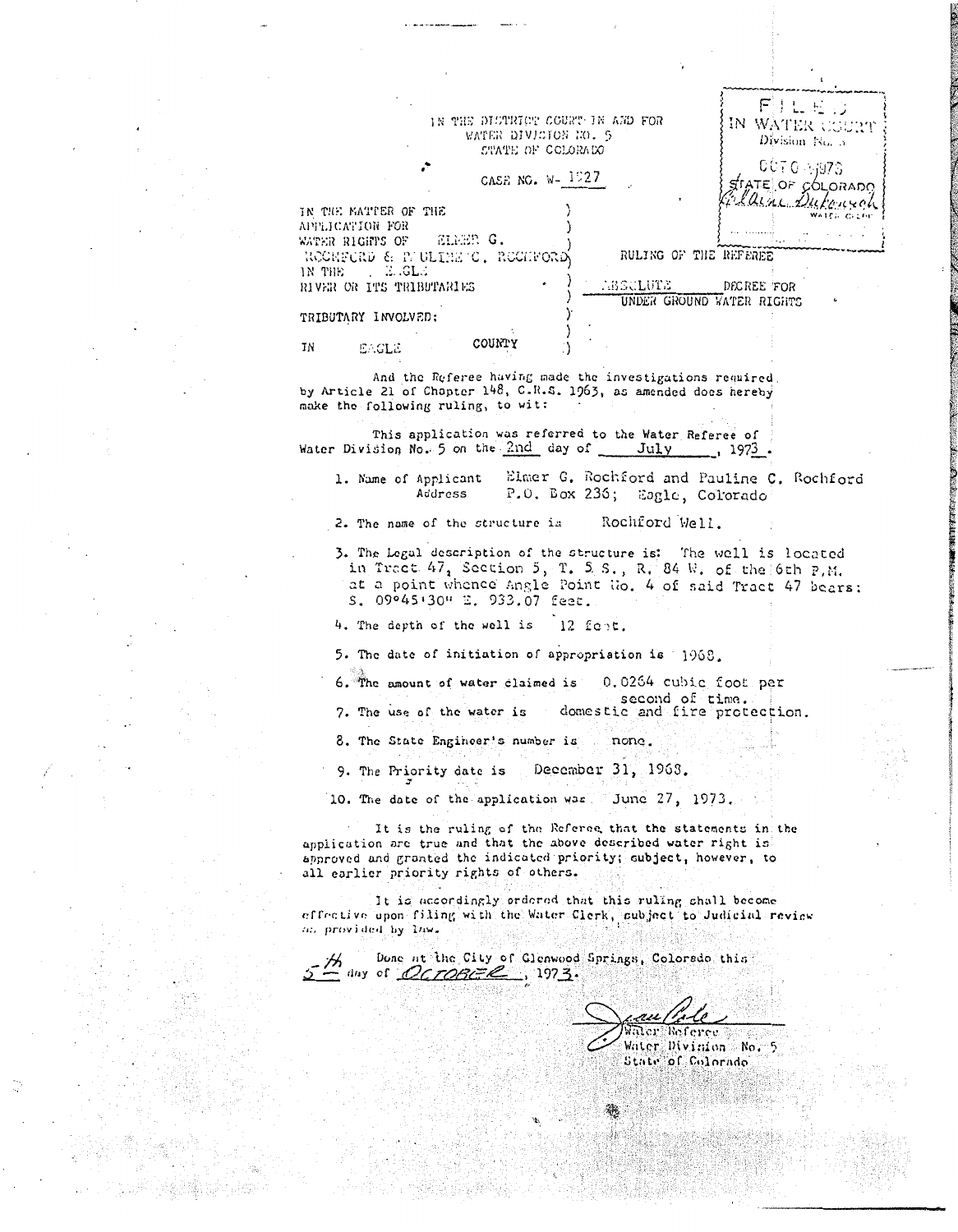# DISTRICT COURT. WATER DIVISION NO. 5. COLORADO

Case No. 95CW104

**CCT 22 1996 WATER RESOURCES ATATE CIVE** 

**RECEIVED** 

# FINDINGS OF FACT, CONCLUSIONS OF LAW, AND JUDGMENT AND DECREE

**CENTRAL PILICS** 

# CONCERNING THE APPLICATION FOR WATER RIGHTS OF:

WILLIAM POWELL, in Eagle County, Colorado

The above-entitled Application was filed on May 31, 1995, and an Amended Application was filed on June 19, 1995, and was referred to the Water Referee for Water Division No. 5, State of Colorado, by the Water Judge of said Court in accordance with Article 92 of Chapter 37. Colorado Revised Statutes 1973, known as The Water Right Determination and Administration Act of 1969.

The Referee having made such investigations as are necessary to determine whether or not the statements in the Application are true and having become fully advised with respect to the subject matter of the Application did enter a Findings of Fact, Conclusions of Law and Ruling of the Referee in this matter. The State and Division Engineers filed a protest to the Ruling of the Referee. This matter is currently pending before the Water Court.

### FINDINGS OF FACT

The name and address of the Applicant is:

**William Powell** P.O. Box 1227 Eagle, CO 81631

1.

2.

3.

c/o Sherry A. Caloia, Esq. Caloia & Houpt, P.C. 1204 Grand Ave. Gienwood Springs, CO 81601  $(970)$  945-6067

Timely and adequate notice of the filing of this Application was given as required by law.

A Statement of Opposition was filed by John Hardesty. The time for filing Statements of Opposition has expired. The Referee entered his Findings of Fact, Conclusions of

C:\WP51\DOCS\POWELL.IRU - 15. 100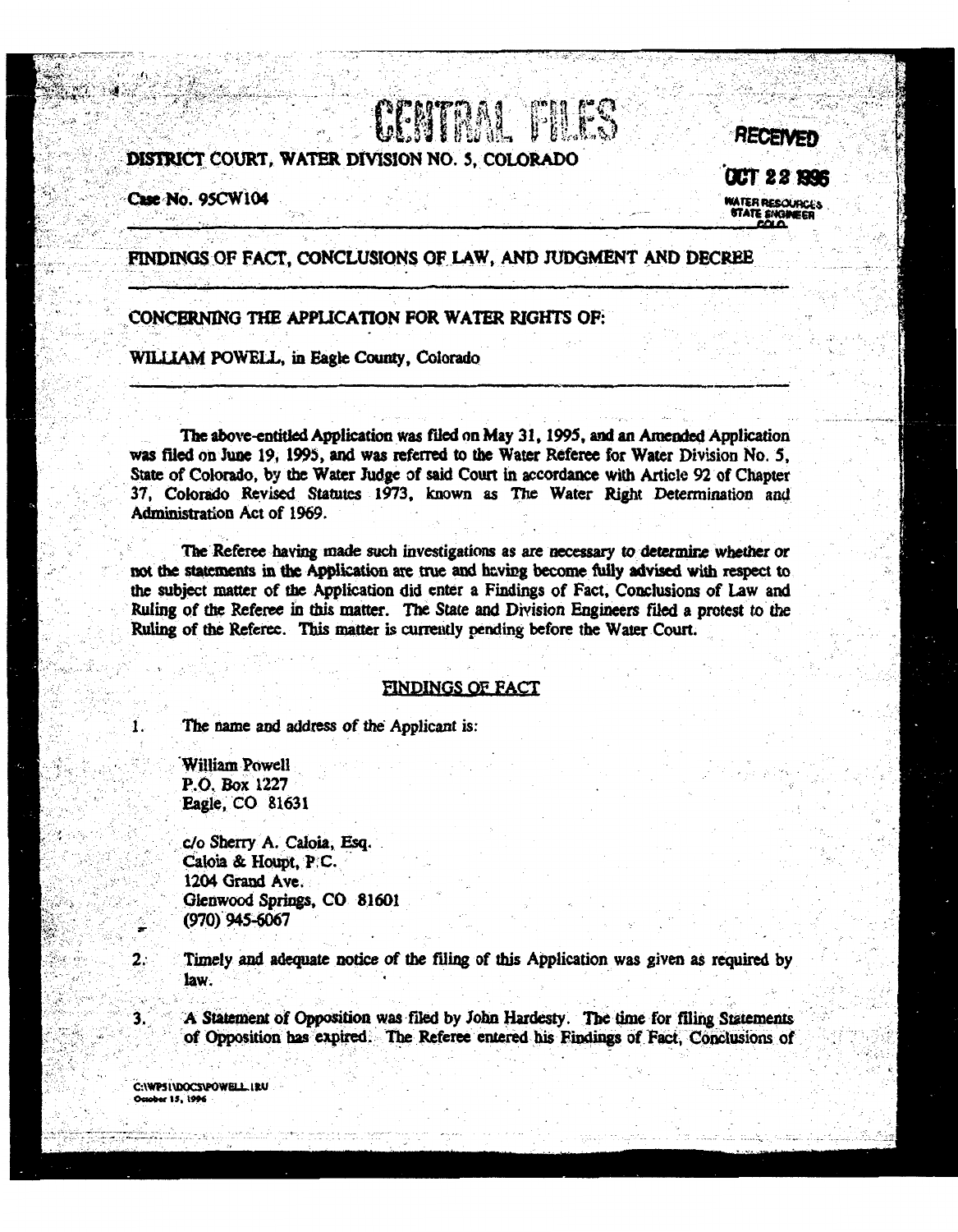Case No. 95CW104 Judgment and Decree

> Law and Ruling of the Referee on April 19, 1996. A Protest to the Ruling of the Referee was filed by the State Engineer and Division Engineer on May 13, 1996. The State and Division Engineers subsequently filed a Motion to Withdraw Protest to the Ruling of the Referee and the Applicant filed a Motion for Summary Judgment to have this Court enter a Judgment and Decree.

The Applicant has requested approval of an Application for Water Rights, as follows:

# ROCHFORD SPRING NO. 4

- Name of Structure: Rochford Spring No. 4. А.
- B. Legal description: The Rochford Spring No. 4 consists of a series of springs and seeps emanating from a steep hillslope located within the Northeast 1/4. Northwest 1/4, Section 5, Township 5 South, Range 84 West, 6th P.M., more specifically described as a spring reach located at a point South 70°00' West a distance of 3,400 feet from the Northeast corner of said Section 5, from which point said springs and seeps flow by gravity in a southwesterly direction, as more fully shown on Exhibit A (a/k/a Figure 2) attached hereto and incorporated herein by this reference. (Note: Rochford Spring No. 4 is located on the property boundary between Hardesty and Powell).

C. Source: Seeps and springs tributary to the Eagle River, tributary to the Colorado River.

D. 1.

 $2.$ 

3.

Date of initiation of appropriation:

- Absolute portion: June 1950 for storage, irrigation, aesthetic,  $(1)$ piscatorial, wildlife propagation and recreational purposes.
- Conditional portion: 1983 for augmentation, exchange,  $(2)$ replacement and additional irrigation purposes.
- Date water applied to beneficial use:
	- $(1)$ Absolute portion: June 1950.
	- Conditional portion: N/A.  $(2)$
	- How appropriation was initiated:

**C:\WPSI\DOCS\POWELL\_IRU** - IE 1006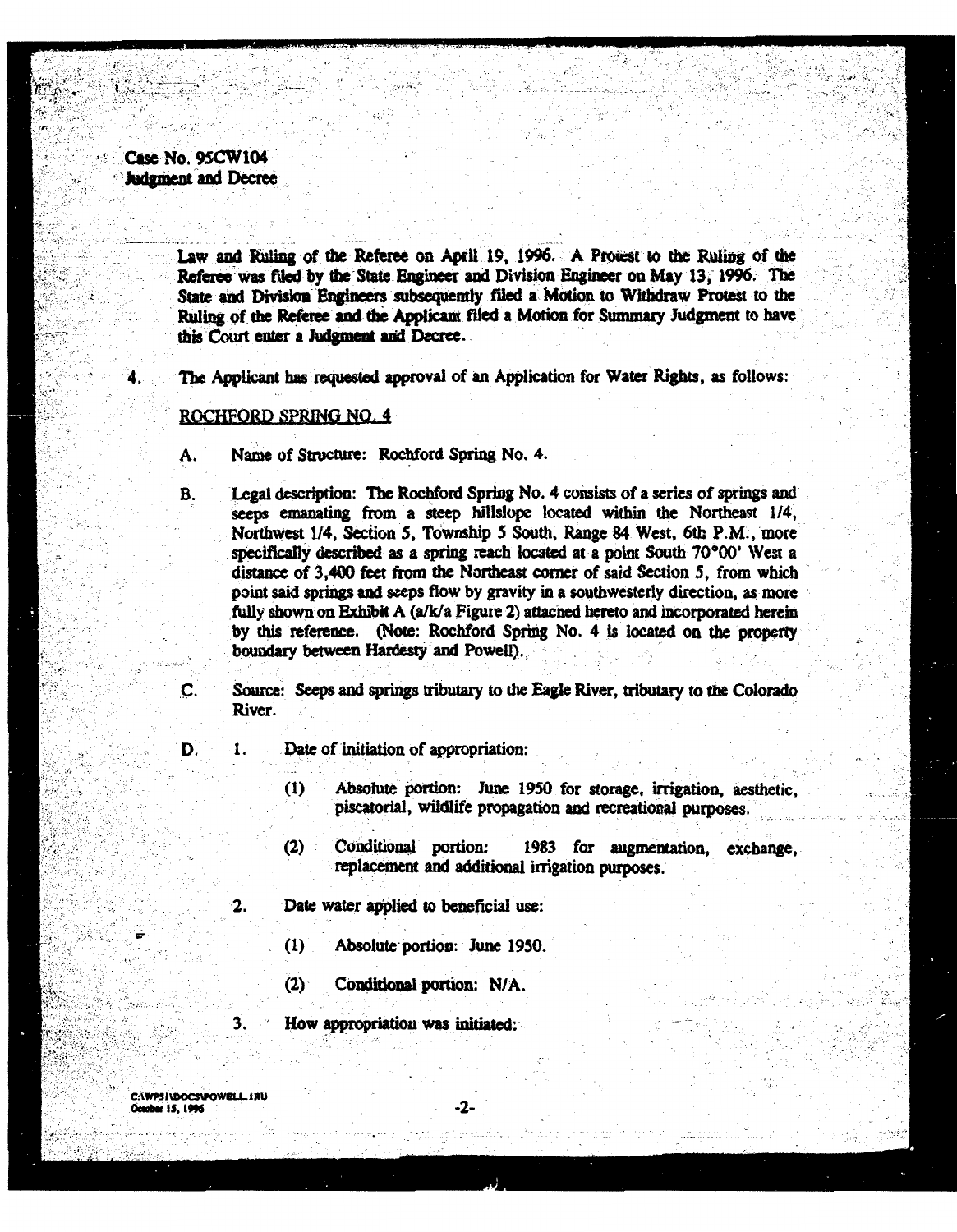# Case No. 95CW104 Judgment and Decree

Ē.

F.

- Absolute portion: By diverting water into and filling the Rochford Pond and use of water for storage, irrigation, aesthetic, piscatorial, wildlife propagation and recreational purposes.
- Conditional portion: By field visit, discussions with attorney and engineer, and formation of intent to use for augmentation, exchange, replacement and additional irrigation purposes.
- Amount claimed:

 $\mathbf{1}$ 

 $\overline{2}$ .

 $(1)$ 

 $\alpha$ 

- 3.0 c.f.s., absolute, for storage, irrigation, aesthetic, piscatorial, wildlife propagation and recreational purposes.
- 3.0 c.f.s., conditional, for augmentation, exchange, replacement and additional irrigation purposes.

Total 3.0 c.f.s.

Use: Irrigation of 5.5 acres. Acreage owned by William Powell located as follows: 9.27 acres located in the Northeast 1/4 of the Northwest 1/4 and the Southeast 1/4 of the Northwest 1/4 of Section 5, Township 5 South, Range 84 West of the 6th P.M.

Other Uses: Storage, irrigation, aesthetic, piscatorial, wildlife propagation. recreational, augmentation, exchange and replacement purposes.

In Case No. 83CW209, an augmentation plan, Rochford Pond and Rochford G. Springs 1-3 were decreed. By this application, Rochford Spring Nos. 4 and 5 are to be decreed herein as an additional source of water to fill the Rochford Pond to be used for all uses decreed in Case No. 83CW209. In addition, the Rochford Spring Nos. 4 and 5 will irrigate up to 5.5 acres of land which are all owned by the Applicant and are part of Applicant's 9.265 acre two-lot parcel.

# ROCHFORD SPRING NO. 5

Name of Structure: Rochford Spring No. 5.

B. Legal description: The Rochford Spring No. 5 consists of a series of springs and seeps emanating from a steep hillslope located within the NE1/4 NW1/4. Section 5. Township 5 South, Range 84 West of the 6th P.M., more specifically described as a spring reach commencing at a point S. 70°30' W., a distance of

CAWPLIVEOCREDWELL IRU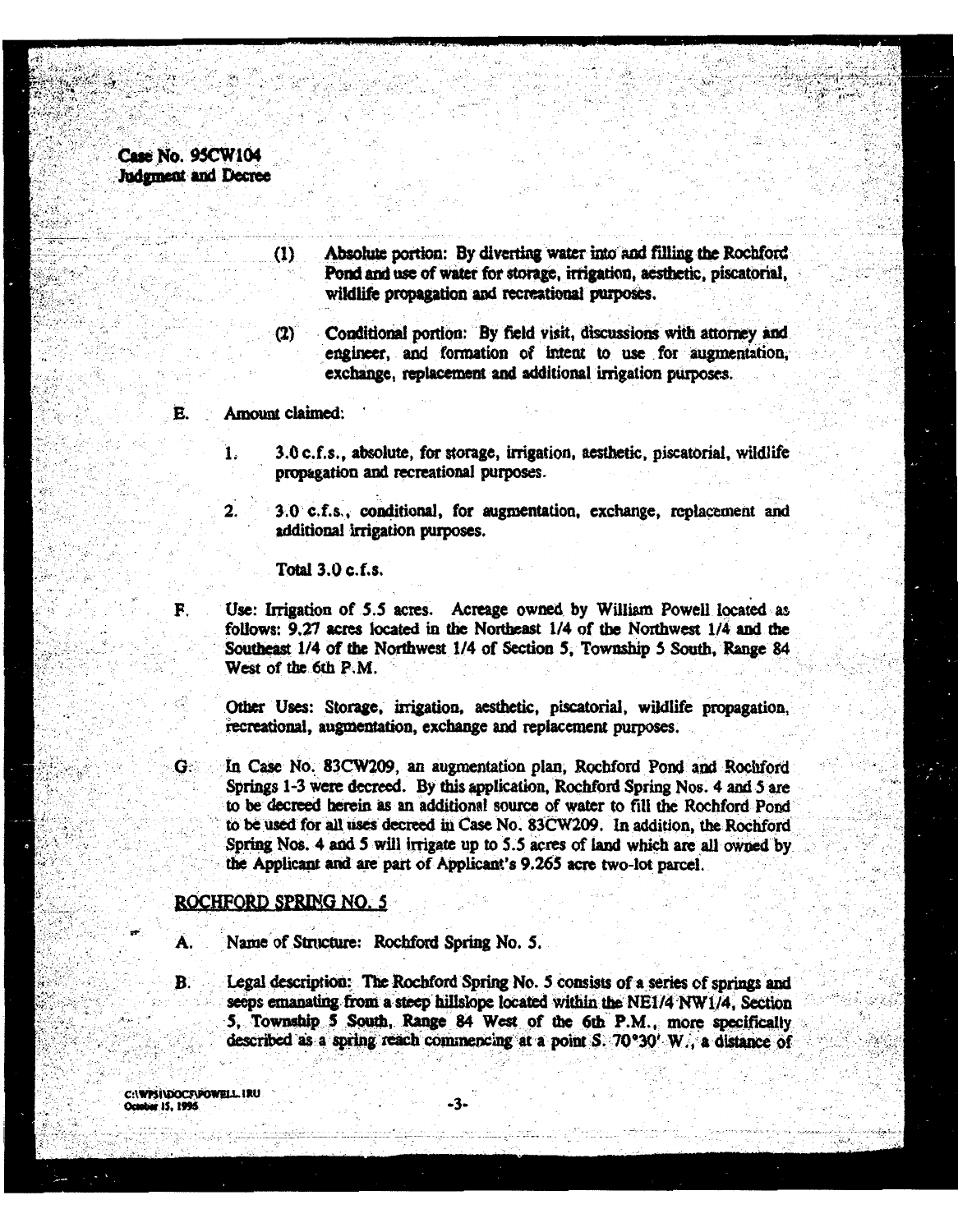# Case No. 95CW104 **Judement** and Decree

С.

3.350 feet from the northeast corner of said Section 5, from which point said springs and seeps flow by gravity in a southerly direction. A map of such reach and the area referenced is attached hereto as Exhibit A (a/k/a Figure 2 of Case No. 94CW346).

Source: Seeps and springs tributary to the Eagle River, tributary to the Colorado River.

- Date of initiation of appropriation: D.  $\mathbf 1$ 
	- Absolute portion: June 1950 for irrigation, storage, aesthetic,  $(1)$ piscatorial, wildlife propagation and recreational purposes.
	- Conditional portion: June 1983 for additional irrigation.  $(2)$ augmentation, exchange and replacement purposes.
	- Date water applied to beneficial use:  $\mathbf{2}$ 
		- $(1)$ Absolute portion: June, 1950.
		- Conditional portion: N/A.  $(2)$
		- How appropriation was initiated:
			- Absolute portion: By diversion and application to beneficial use  $(1)$ for irrigation, and by filling Rochford Pond for storage, aesthetic, piscatorial, wildlife propagation and recreational uses.
			- Conditional portion: By field visit, preparation of an engineering  $(2)$ report, and formation of intent to use for augmentation, exchange and replacement through the Rochford Pond.

#### É. Amount claimed:

Ŧ.

2.

3.

 $3.$ 

- 1.0 c.f.s., absolute, for irrigation, storage, aesthetic, piscatorial, wildlife propagation and recreational purposes.
- 1.0 c.f.s., conditional, for additional irrigation, augmentation, exchange and replacement purposes.

Total 1.0 c.f.s.

C:\WP5I\DOCS\POWELL.IRU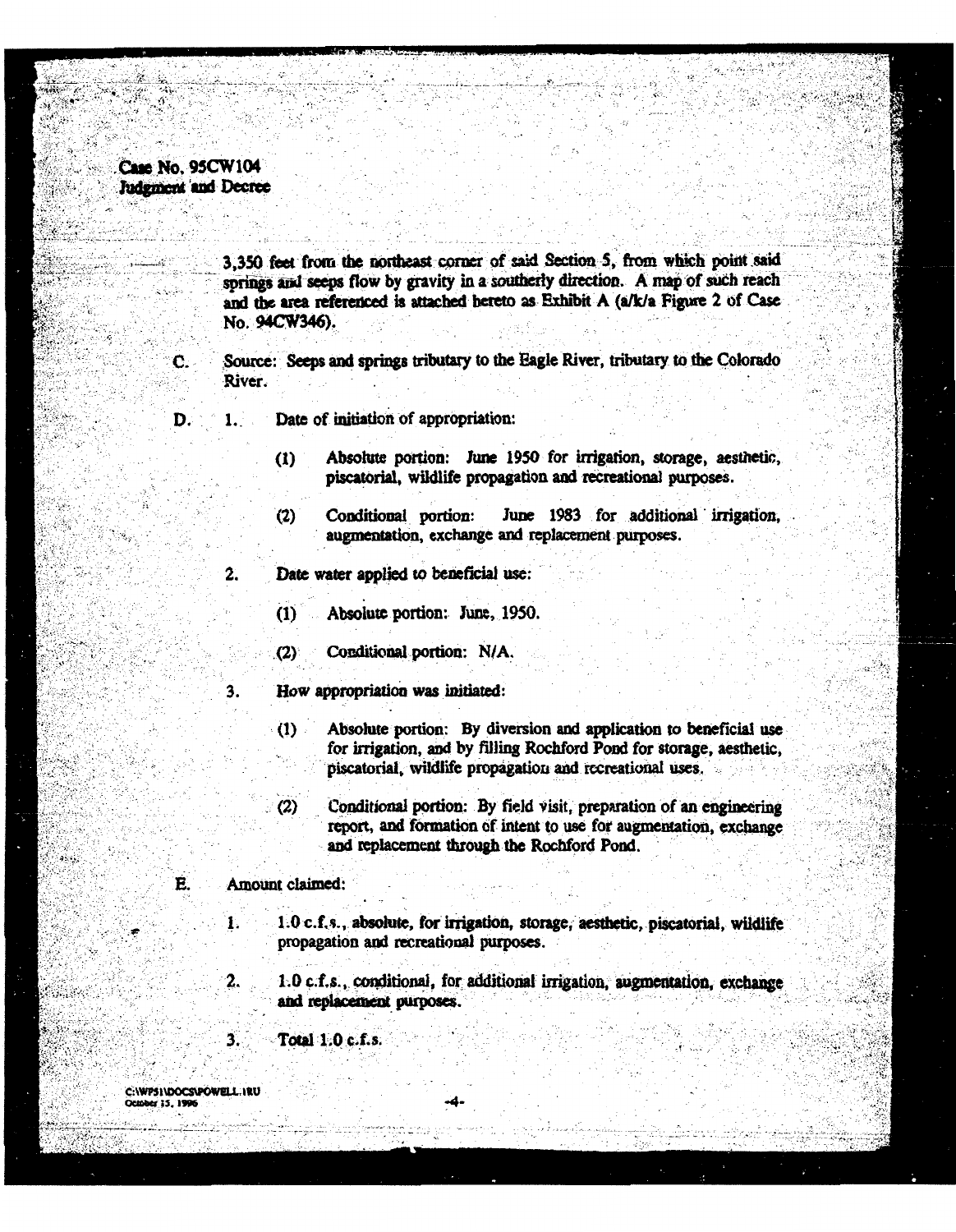Case No. 95CW104 **Judement and Decree** 

Ŕ.

5.

Use: Irrigation for 5.5 acres. Acreage owned by William Powell located as follows: 9.27 acres located in the Northeast 1/4 of the Northwest 1/4 and the Southeast 1/4 of the Northwest 1/4 of Section 5, Township 5 South, Range 84 West of the 6th P.M.

Other Uses: Storage, augmentation, replacement, exchange, aesthetic, piscatorial and recreational purposes, conditional.

# CONCLUSIONS OF LAW

The Application filed herein is complete, covering all applicable matters required under C.R.S. 37-92-302.

- All notices required by law have been given, and no further notice need be given. 6.
- $\overline{\mathbf{7}}$ . The Court has jurisdiction of this matter and of all persons, whether they have appeared or not. C.R.S. 37-92-301(2) and -303(1).
- This Court has authority to grant the change of water right requested in the application. 8. C.R.S. 37-92-301(2), -302 and -303(1).
- $9.$ The Statement of Opposition by John Hardesty has been withdrawn by Stipulation of the parties. Such Stipulation is incorporated herein by this reference. The Protest to the Ruling of the Referee filed by the State and Division Engineers has been withdrawn.
- 10. Applicant's Motion for Summary Judgment is granted.

# **JUDGMENT AND DECREE**

Ĥ. As requested in the Applicant's Motion for Summary Judgment, the water rights for the Rochford Spring Nos. 4 and 5, as more fully set forth above in Paragraph 4. above, are hereby granted. Application for Finding of Reasonable Diligence shall be filed in the same month as the decree herein is entered every six years after the entry of the decree herein so long as the Applicants desire to maintain the conditional water rights herein awarded, or until a determination has been made that such conditional water rights are made absolute by reason of the completion of the appropriation, or are otherwise disposed of.

C:\WP51\DOCS\POWELL.IRU 15, 1996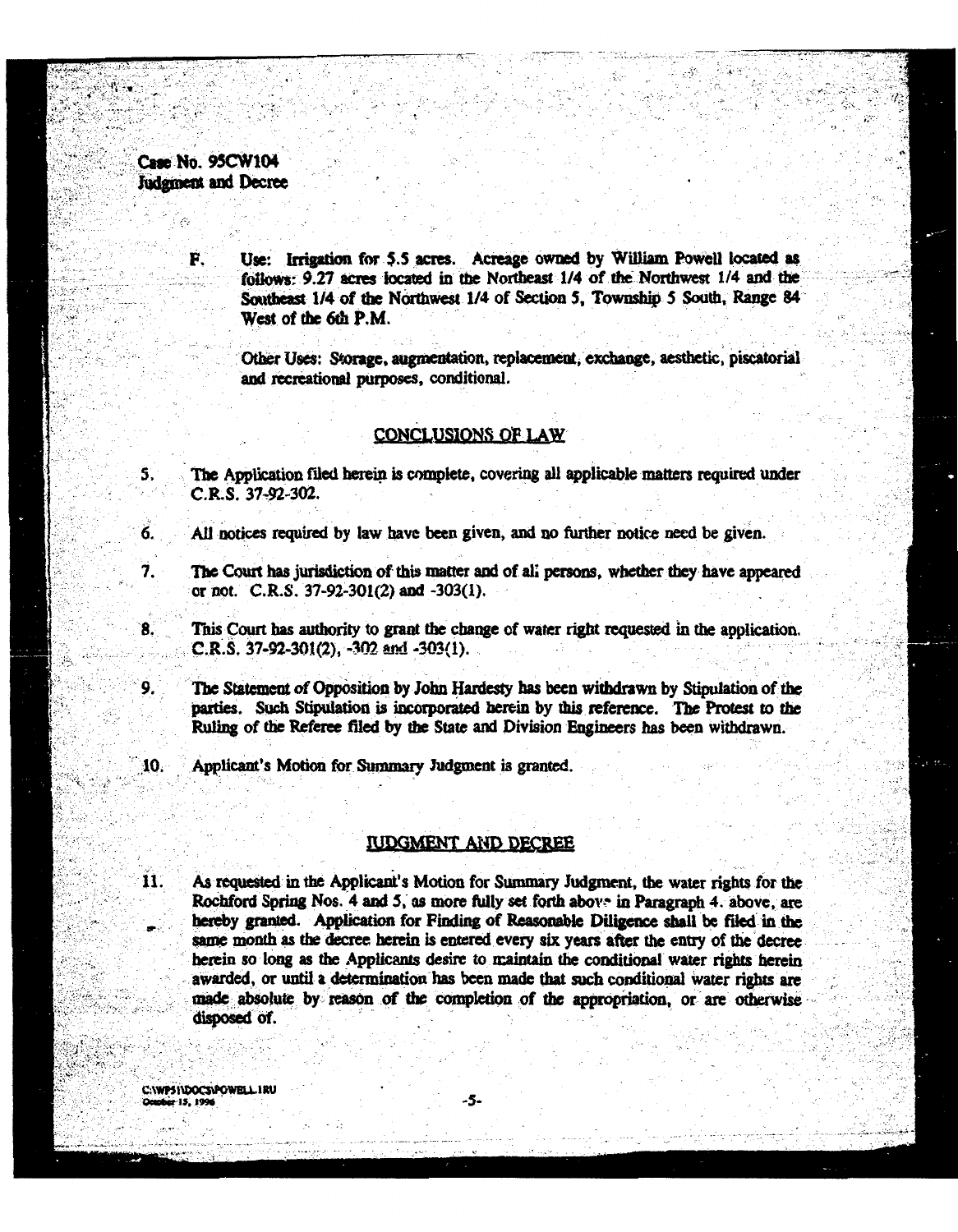Case No. 95CW104 Judgment and Decree

The foregoing Findings of Fact and Conclusions of Law are incorporated herein by this.  $12.$ reference. The Water Judge concludes that the Application should be granted. The application for the water rights described herein is approved.

 $13.$ 

Applicant may be required to maintain an accurate accounting of all water diverted under these rights through the original points of diversion decreed herein and, if so, shall provide such accounting to the Division Engineer upon request.

It is accordingly ORDERED that this Ruling shall be filed with the Water Clerk subject to Judicial review.

It is further ORDERED that a copy of this Ruling shall be filed with the appropriate Division Engineer and the State Engineer.

The month and year for filing and Application for Finding of Reasonable Diligence shall  $N_{1}$  toler  $\mathcal{I}$  $, 2002.$ 

Dated this  $16^{th}$ day of  $0$  toler .1996.

**Thomas W. Ossola** 

**WATER JUDGE** 

C:\WPSI\DOCS\POWELL\_IRU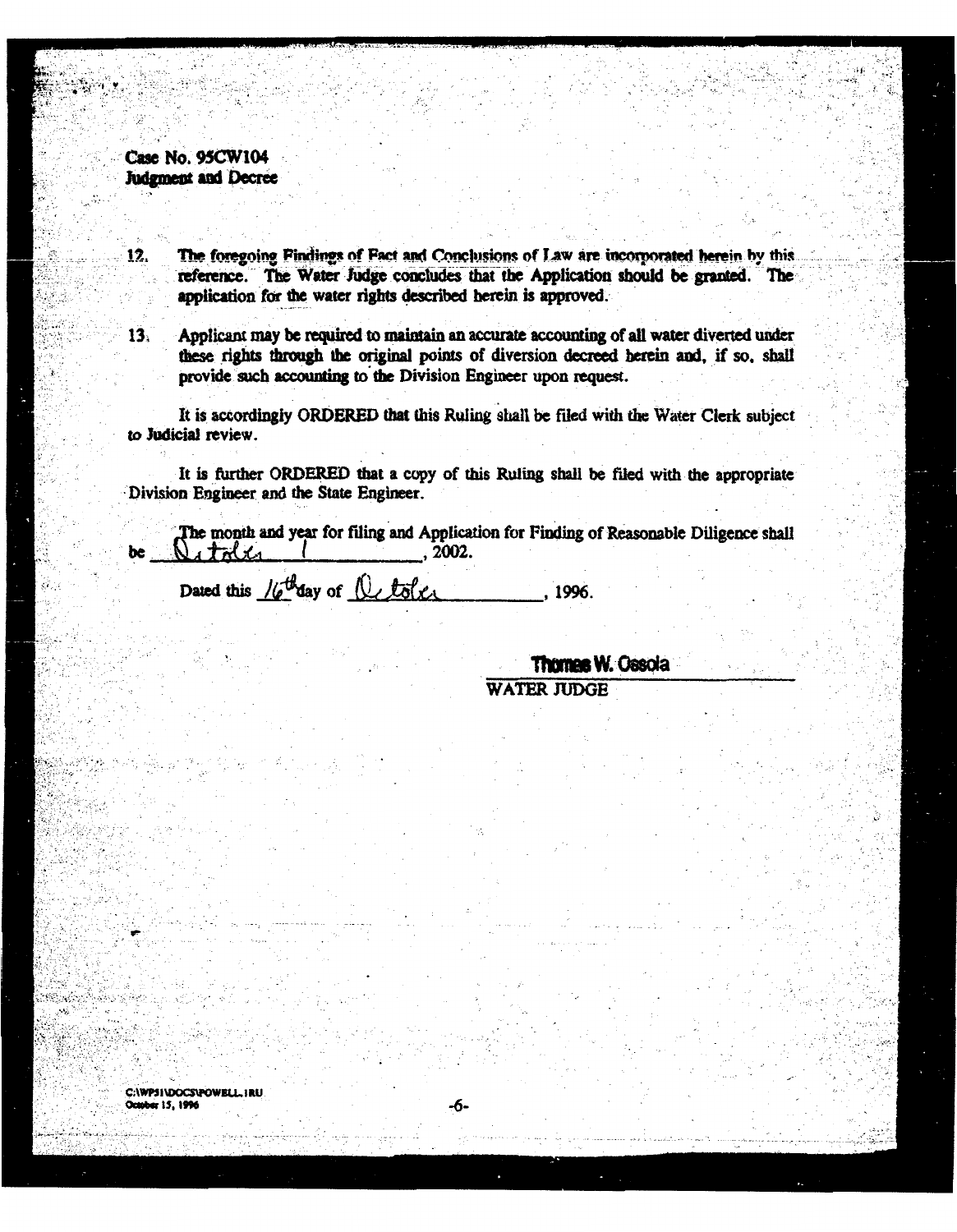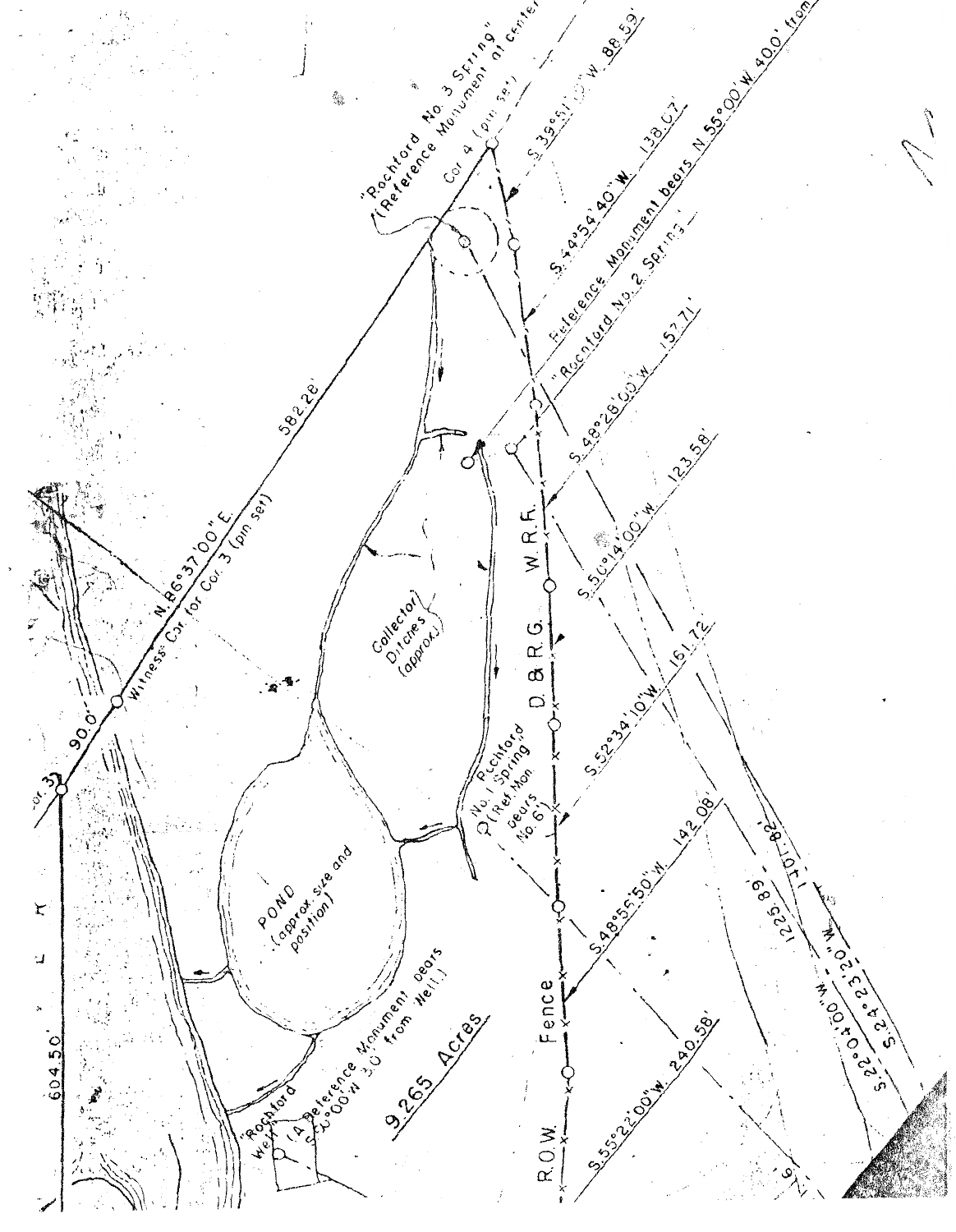| (Gal)<br>(AF)<br>Flow Meter Water Usage Powell Properties<br>609,600<br>reading<br>date<br>amount<br>6/18/2017<br>30,000<br>30,000<br>0<br>60,000<br>6/25/2017<br>30,000<br>$\Omega$<br>28,400<br>7/9/2017<br>28,500 actual<br>88,500<br>28500<br>7/16/2017<br>56,900<br>28,500 actual<br>117,000<br>28500<br>42,100 actual<br>159,100<br>7/23/2017<br>99,000<br>42100<br>7/30/2017<br>137,000<br>38,000<br>actual<br>197,100<br>38000 |  |  |  | <b>Total Use</b> | Total Use |
|----------------------------------------------------------------------------------------------------------------------------------------------------------------------------------------------------------------------------------------------------------------------------------------------------------------------------------------------------------------------------------------------------------------------------------------|--|--|--|------------------|-----------|
|                                                                                                                                                                                                                                                                                                                                                                                                                                        |  |  |  |                  |           |
|                                                                                                                                                                                                                                                                                                                                                                                                                                        |  |  |  |                  | 1.87      |
|                                                                                                                                                                                                                                                                                                                                                                                                                                        |  |  |  |                  |           |
|                                                                                                                                                                                                                                                                                                                                                                                                                                        |  |  |  |                  | 0.09      |
|                                                                                                                                                                                                                                                                                                                                                                                                                                        |  |  |  |                  | 0.18      |
|                                                                                                                                                                                                                                                                                                                                                                                                                                        |  |  |  |                  | 0.27      |
|                                                                                                                                                                                                                                                                                                                                                                                                                                        |  |  |  |                  | 0.36      |
|                                                                                                                                                                                                                                                                                                                                                                                                                                        |  |  |  |                  | 0.49      |
|                                                                                                                                                                                                                                                                                                                                                                                                                                        |  |  |  |                  | 0.60      |
| 8/6/2017<br>185,700<br>48,700<br>245,800<br>actual<br>48700                                                                                                                                                                                                                                                                                                                                                                            |  |  |  |                  | 0.75      |
| 8/13/2017<br>207,400<br>21,700<br>actual<br>267,500<br>21700                                                                                                                                                                                                                                                                                                                                                                           |  |  |  |                  | 0.82      |
| 8/20/2017<br>255,100<br>315,200<br>47,700<br>actual<br>47700                                                                                                                                                                                                                                                                                                                                                                           |  |  |  |                  | 0.97      |
| 8/27/2017<br>302,800<br>47,700<br>362,900<br>actual<br>47700                                                                                                                                                                                                                                                                                                                                                                           |  |  |  |                  | 1.11      |
| 9/3/2017<br>348,800<br>46,000<br>actual<br>408,900<br>46000                                                                                                                                                                                                                                                                                                                                                                            |  |  |  |                  | 1.25      |
| 9/10/2017<br>394,800<br>46,000<br>454,900<br>actual<br>46000                                                                                                                                                                                                                                                                                                                                                                           |  |  |  |                  | 1.40      |
| 9/17/2017<br>500,900<br>440,800<br>46,000 actual<br>46000                                                                                                                                                                                                                                                                                                                                                                              |  |  |  |                  | 1.54      |
| 9/24/2017<br>486,800<br>46,000 actual<br>546,900<br>46000                                                                                                                                                                                                                                                                                                                                                                              |  |  |  |                  | 1.68      |
| 10/1/2017<br>533,000<br>46,200<br>593,100<br>actual<br>46200                                                                                                                                                                                                                                                                                                                                                                           |  |  |  |                  | 1.82      |
| 10/12/2017<br>609,700<br>549,600<br>16,600<br>actual<br>16600                                                                                                                                                                                                                                                                                                                                                                          |  |  |  |                  | 1.87      |
|                                                                                                                                                                                                                                                                                                                                                                                                                                        |  |  |  |                  |           |
|                                                                                                                                                                                                                                                                                                                                                                                                                                        |  |  |  |                  |           |
|                                                                                                                                                                                                                                                                                                                                                                                                                                        |  |  |  |                  |           |
|                                                                                                                                                                                                                                                                                                                                                                                                                                        |  |  |  |                  |           |
|                                                                                                                                                                                                                                                                                                                                                                                                                                        |  |  |  |                  |           |
| 6/18/2017<br>30,000<br>30,000<br>lest                                                                                                                                                                                                                                                                                                                                                                                                  |  |  |  |                  |           |
| 6/25/2017<br>60,000<br>30,000<br>est                                                                                                                                                                                                                                                                                                                                                                                                   |  |  |  |                  |           |
|                                                                                                                                                                                                                                                                                                                                                                                                                                        |  |  |  |                  |           |
|                                                                                                                                                                                                                                                                                                                                                                                                                                        |  |  |  |                  |           |
| end of 2017 season                                                                                                                                                                                                                                                                                                                                                                                                                     |  |  |  |                  |           |
| 609,600                                                                                                                                                                                                                                                                                                                                                                                                                                |  |  |  |                  |           |

|         |       | Total Use Total Use<br>(Gal) | (AF) |
|---------|-------|------------------------------|------|
|         |       | 609,600                      | 1.87 |
|         |       |                              |      |
| 30,000  | 0     | 30,000                       | 0.09 |
| 60,000  | 0     | 30,000                       | 0.18 |
| 88,500  | 28500 |                              | 0.27 |
| 117,000 | 28500 |                              | 0.36 |
| 159,100 | 42100 |                              | 0.49 |